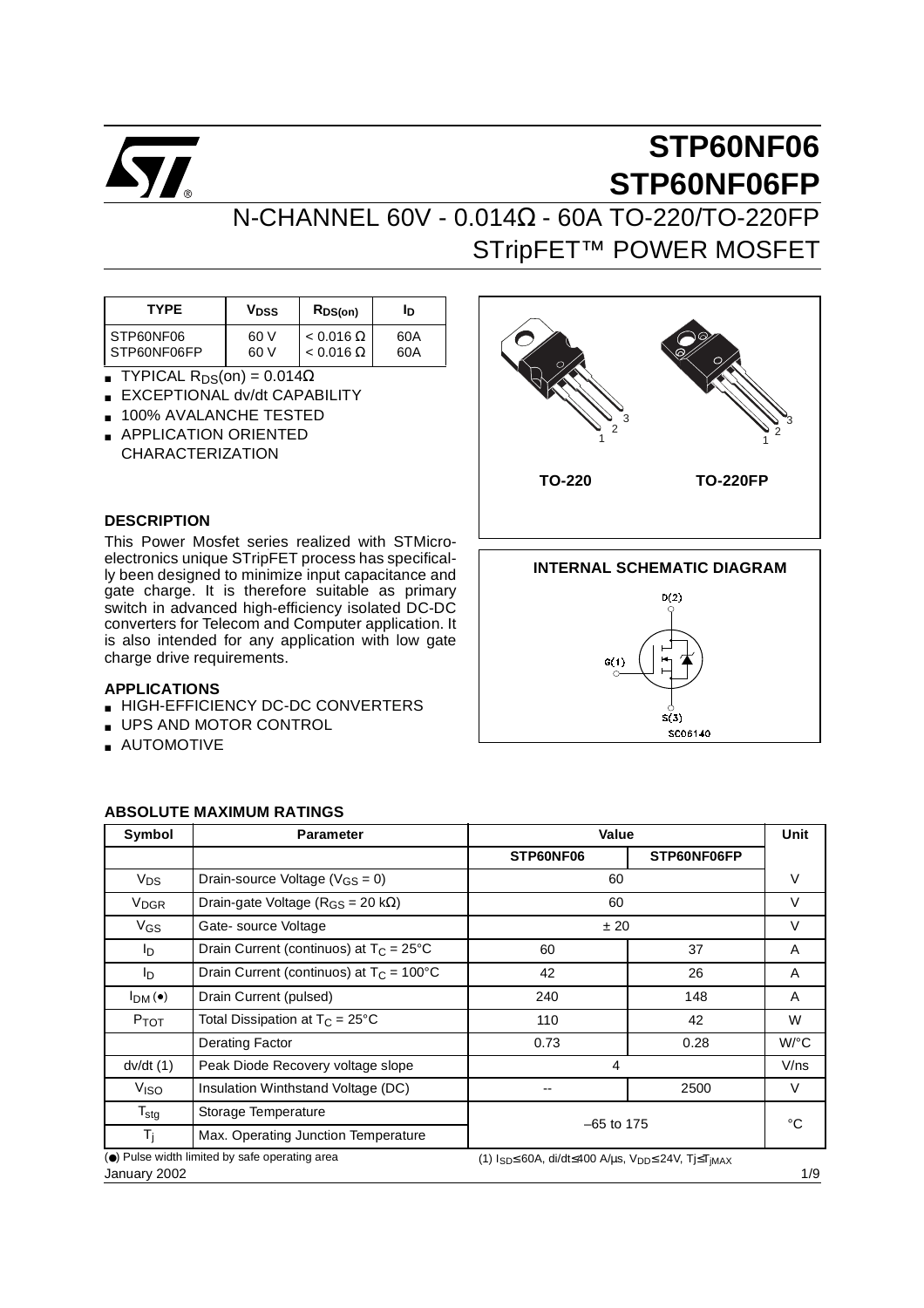#### **THERMAL DATA**

|           |                                                |     | TO-220 | <b>TO-220FP</b> |      |
|-----------|------------------------------------------------|-----|--------|-----------------|------|
| Rthi-case | Thermal Resistance Junction-case               | Max | 1.36   | 3.57            | °C/W |
| Rthi-amb  | Thermal Resistance Junction-ambient            | Max |        | 62.5            | °C/W |
|           | Maximum Lead Temperature For Soldering Purpose |     |        | 300             | °C   |

#### **AVALANCHE CHARACTERISTICS**

| Symbol          | <b>Parameter</b>                                                                                       | <b>Max Value</b> | Unit |
|-----------------|--------------------------------------------------------------------------------------------------------|------------------|------|
| <b>LAR</b>      | Avalanche Current, Repetitive or Not-Repetitive<br>(pulse width limited by $T_i$ max)                  | 30               |      |
| E <sub>AS</sub> | Single Pulse Avalanche Energy<br>(starting T <sub>j</sub> = 25 °C, $I_D$ = $I_{AR}$ , $V_{DD}$ = 30 V) | 360              | mJ   |

#### **ELECTRICAL CHARACTERISTICS** (TCASE = 25 °C UNLESS OTHERWISE SPECIFIED) OFF

| Symbol        | <b>Parameter</b>                                    | <b>Test Conditions</b>                                                  | Min. | Typ. | Max. | Unit     |
|---------------|-----------------------------------------------------|-------------------------------------------------------------------------|------|------|------|----------|
| $V_{(BR)DSS}$ | Drain-source<br>Breakdown Voltage                   | $I_D = 250 \mu A$ , $V_{GS} = 0$                                        | 60   |      |      | v        |
| <b>I</b> DSS  | Zero Gate Voltage<br>Drain Current ( $V_{GS} = 0$ ) | $V_{DS}$ = Max Rating<br>$V_{DS}$ = Max Rating, T <sub>C</sub> = 125 °C |      |      | 10   | μA<br>μA |
| IGSS          | Gate-body Leakage<br>Current $(V_{DS} = 0)$         | $V_{GS} = \pm 20V$                                                      |      |      | ±100 | nA       |

#### ON (1)

| Symbol       | <b>Parameter</b>                     | <b>Test Conditions</b>                | Min. | Typ.  | Max.  | Unit |
|--------------|--------------------------------------|---------------------------------------|------|-------|-------|------|
| $V_{GS(th)}$ | Gate Threshold Voltage               | $V_{DS} = V_{GS}$ , $I_D = 250 \mu A$ |      |       |       |      |
| $R_{DS(on)}$ | Static Drain-source On<br>Resistance | $V_{GS}$ = 10V, $I_D$ = 30 A          |      | 0.014 | 0.016 | Ω    |

#### DYNAMIC

| Symbol             | <b>Parameter</b>                       | <b>Test Conditions</b>                  | Min. | Typ. | Max. | Unit |
|--------------------|----------------------------------------|-----------------------------------------|------|------|------|------|
| $g_{\text{fs}}(1)$ | Forward Transconductance               | $V_{DS} = 15V$ , $I_D = 30 A$           |      | 20   |      | S    |
| $C_{iss}$          | Input Capacitance                      | $V_{DS}$ = 25V, f = 1 MHz, $V_{GS}$ = 0 |      | 1810 |      | pF   |
| $C_{\rm oss}$      | <b>Output Capacitance</b>              |                                         |      | 360  |      | рF   |
| C <sub>rss</sub>   | <b>Reverse Transfer</b><br>Capacitance |                                         |      | 125  |      | рF   |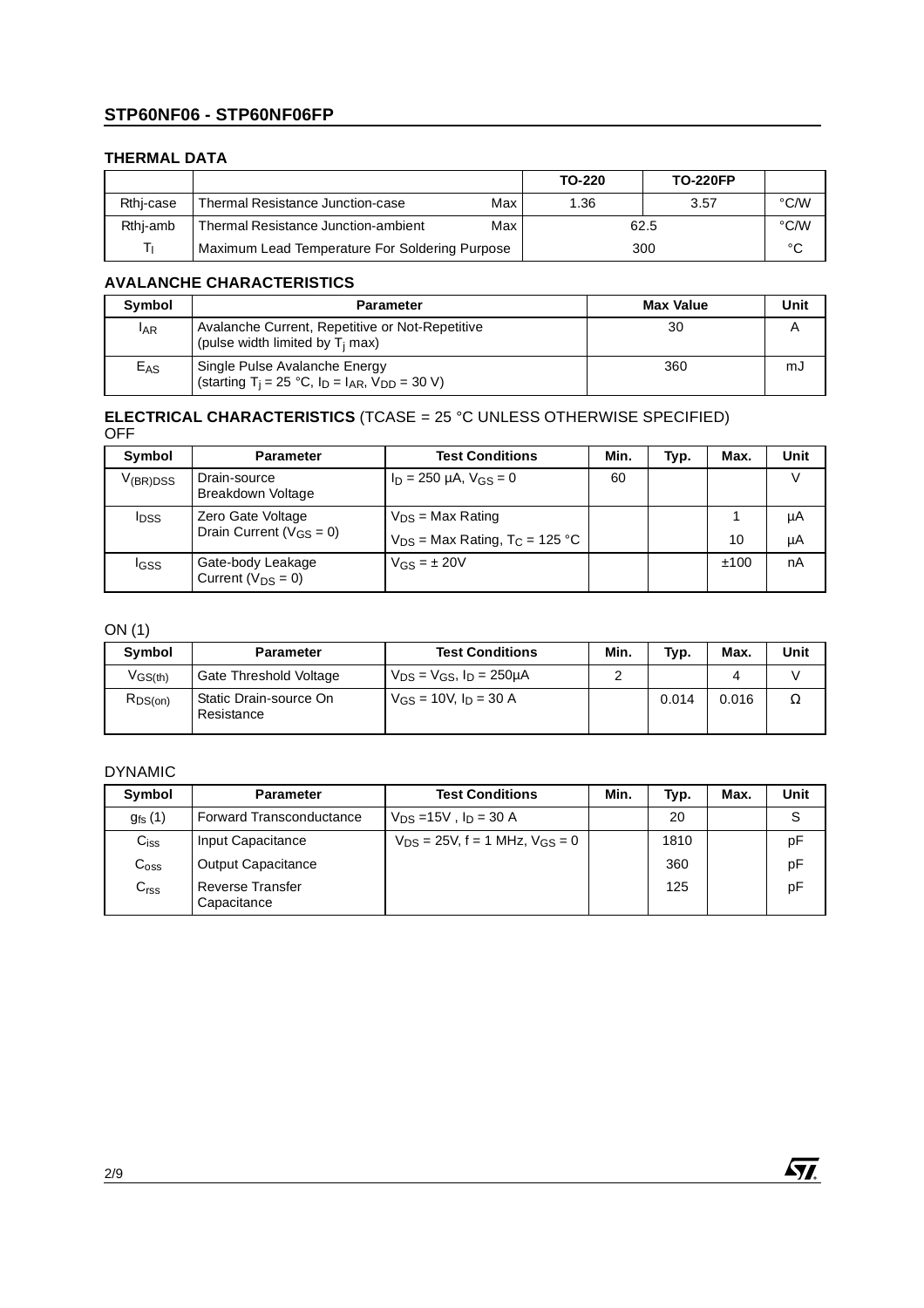### **ELECTRICAL CHARACTERISTICS** (CONTINUED)

#### SWITCHING ON

| Symbol          | <b>Parameter</b>         | <b>Test Conditions</b>                                                   | Min. | Typ. | Max. | Unit |
|-----------------|--------------------------|--------------------------------------------------------------------------|------|------|------|------|
| $t_{d(on)}$     | Turn-on Delay Time       | $V_{DD} = 30$ V, $I_D = 30$ A                                            |      | 16   |      | ns   |
| t,              | Rise Time                | $R_G = 4.7 \Omega$ V <sub>GS</sub> = 10V<br>(see test circuit, Figure 3) |      | 108  |      | ns   |
| $Q_g$           | <b>Total Gate Charge</b> | $V_{DD} = 48V$ , $I_D = 60A$ , $V_{GS} = 10V$                            |      | 49   | 66   | nC   |
| $Q_{\text{gs}}$ | Gate-Source Charge       |                                                                          |      | 18   |      | nC   |
| $Q_{gd}$        | Gate-Drain Charge        |                                                                          |      | 14   |      | nC   |

#### SWITCHING OFF

| Symbol                      | <b>Parameter</b>                                             | <b>Test Conditions</b>                                                                               | Min. | Typ.           | Max. | Unit           |
|-----------------------------|--------------------------------------------------------------|------------------------------------------------------------------------------------------------------|------|----------------|------|----------------|
| $t_{d(off)}$<br>tf          | Turn-off-Delay Time<br><b>Fall Time</b>                      | $V_{DD}$ = 30 V, $I_D$ = 30 A,<br>$R_G = 4.7\Omega$ , $V_{GS} = 10V$<br>(see test circuit, Figure 3) |      | 43<br>20       |      | ns<br>ns       |
| $t_{d(off)}$<br>tŧ<br>$t_c$ | Off-voltage Rise Time<br><b>Fall Time</b><br>Cross-over Time | Vclamp = 48V, $I_D$ = 60 A<br>$R_G = 4.7\Omega$ , $V_{GS} = 10V$<br>(see test circuit, Figure 3)     |      | 40<br>12<br>21 |      | ns<br>ns<br>ns |

#### SOURCE DRAIN DIODE

| Symbol                              | <b>Parameter</b>                                                                    | <b>Test Conditions</b>                                                                                       | Min. | Typ.           | Max. | <b>Unit</b>   |
|-------------------------------------|-------------------------------------------------------------------------------------|--------------------------------------------------------------------------------------------------------------|------|----------------|------|---------------|
| Isp                                 | Source-drain Current                                                                |                                                                                                              |      |                | 60   | A             |
| $I_{SDM}$ (2)                       | Source-drain Current (pulsed)                                                       |                                                                                                              |      |                | 240  | A             |
| $V_{SD}$ (1)                        | Forward On Voltage                                                                  | $I_{SD} = 60$ A, $V_{GS} = 0$                                                                                |      |                | 1.3  |               |
| $t_{rr}$<br>$Q_{rr}$<br><b>IRRM</b> | Reverse Recovery Time<br>Reverse Recovery Charge<br><b>Reverse Recovery Current</b> | $I_{SD} = 60$ A, di/dt = 100A/us,<br>$V_{DD} = 25V$ , T <sub>i</sub> = 150°C<br>(see test circuit, Figure 5) |      | 73<br>182<br>5 |      | ns<br>nC<br>A |

Note: 1. Pulsed: Pulse duration = 300 µs, duty cycle 1.5 %. 2. Pulse width limited by safe operating area.



Safe Operating Area for TO-220 **Safe Operating Area for TO-220FP** 

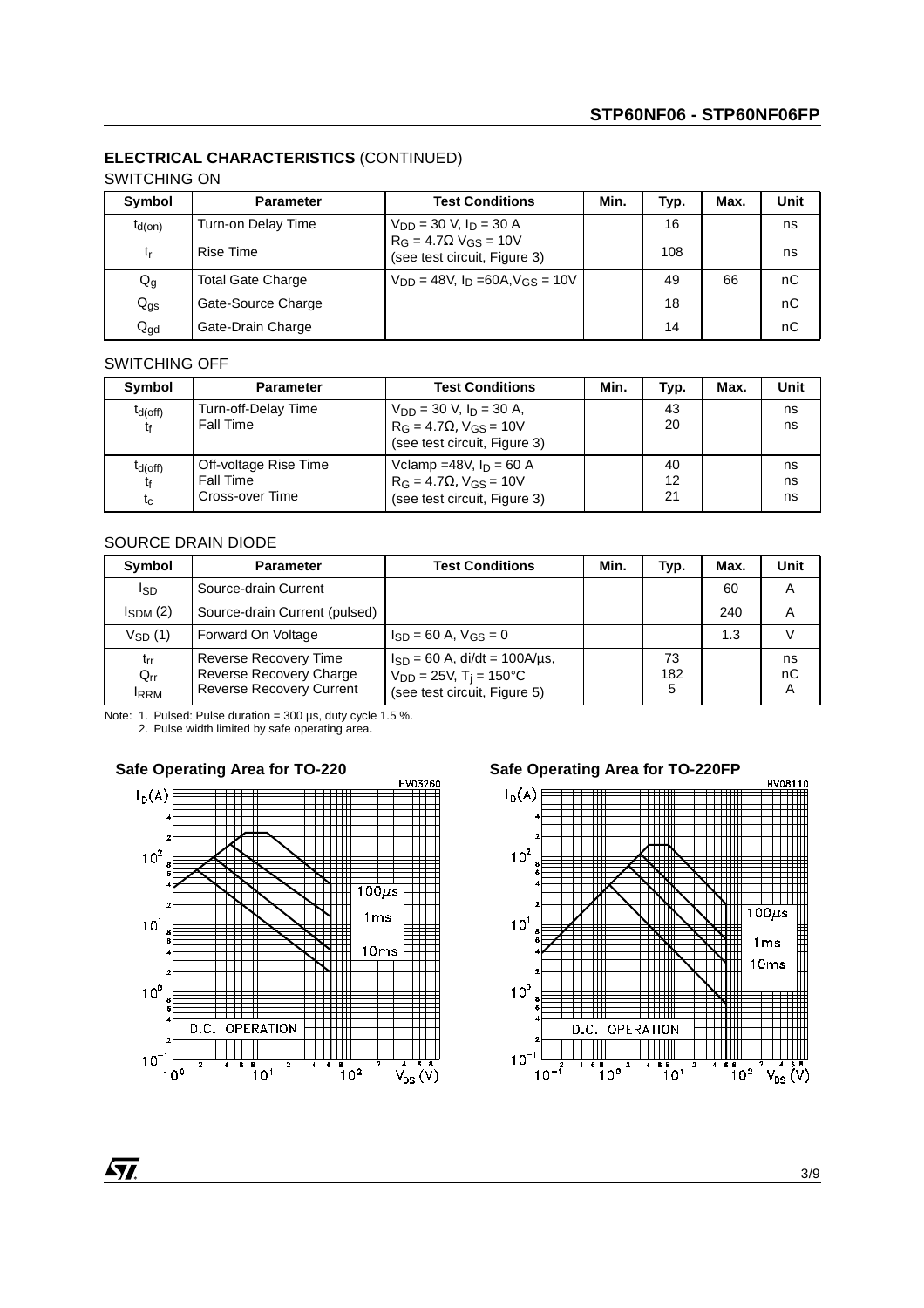





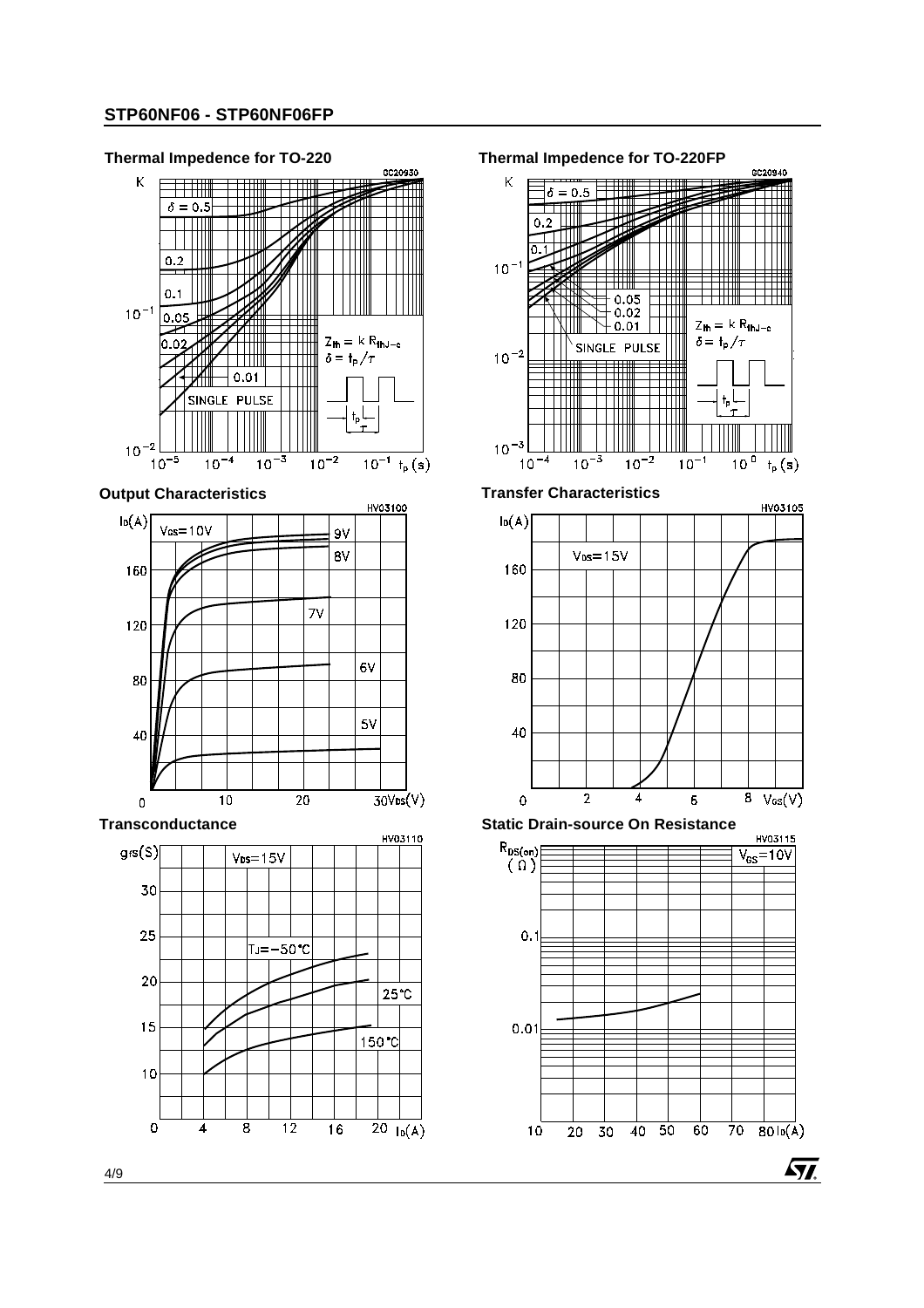

**Normalized Gate Threshold Voltage vs Temperature**



**Source-drain Diode Forward Characteristics**





**Normalized On Resistance vs Temperature**

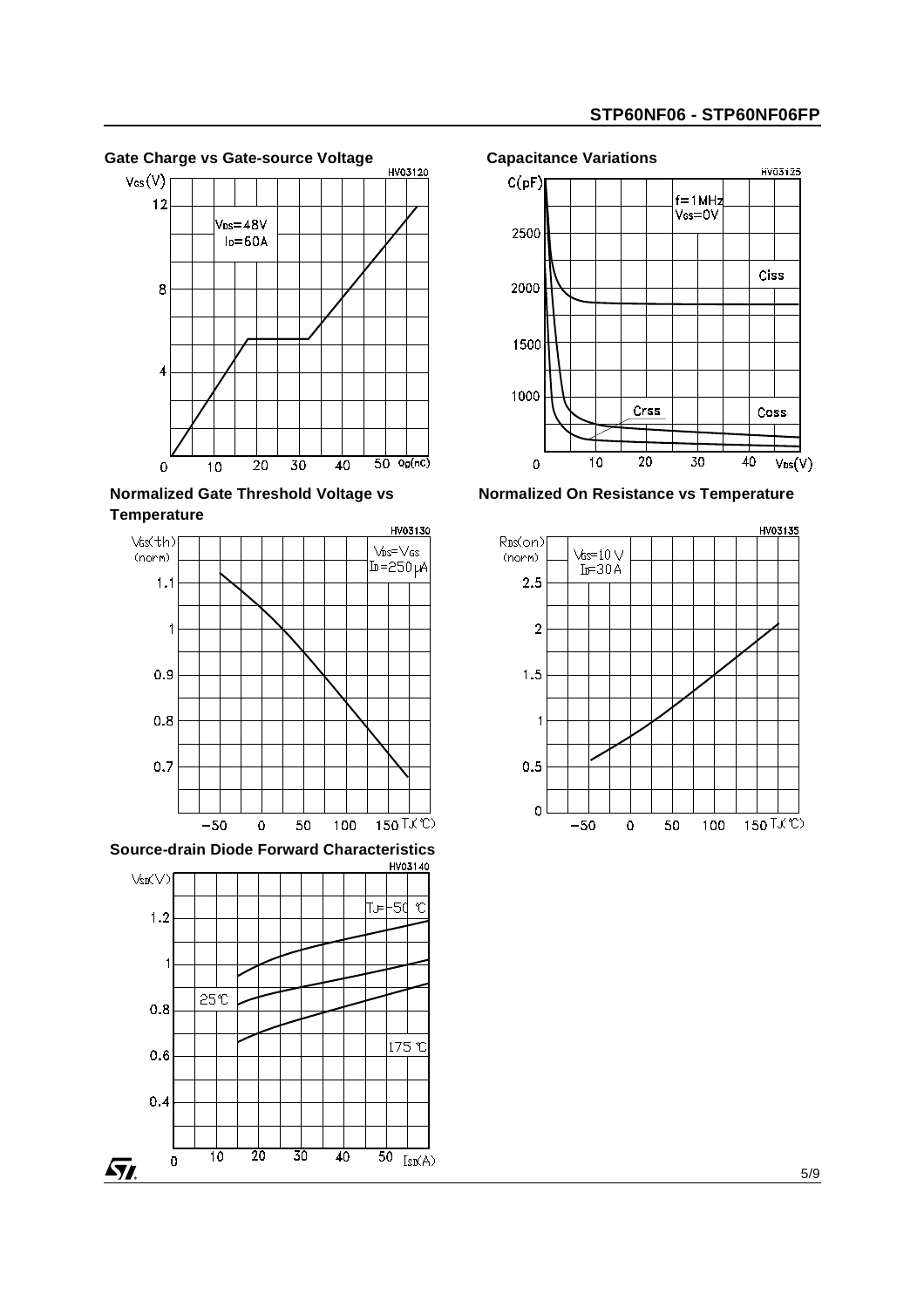**Fig. 1:** Unclamped Inductive Load Test Circuit **Fig. 2:** Unclamped Inductive Waveform



**Fig. 3:** Switching Times Test Circuit For Resistive Load



**Fig. 5:** Test Circuit For Inductive Load Switching And Diode Recovery Times





**Fig. 4:** Gate Charge test Circuit

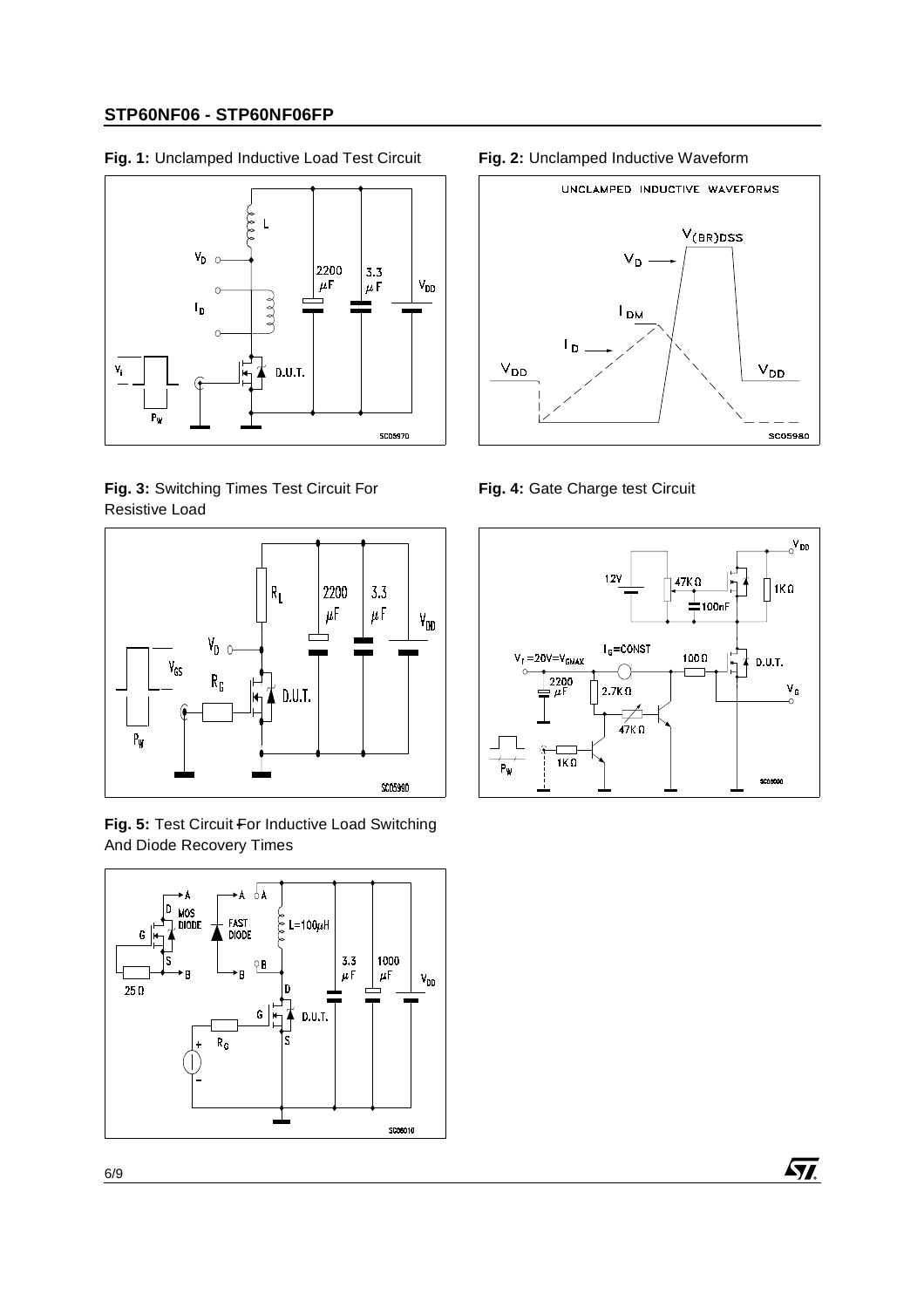| DIM.           |       | mm   |       |       | inch  |       |
|----------------|-------|------|-------|-------|-------|-------|
|                | MIN.  | TYP. | MAX.  | MIN.  | TYP.  | MAX.  |
| Α              | 4.40  |      | 4.60  | 0.173 |       | 0.181 |
| $\mathsf{C}$   | 1.23  |      | 1.32  | 0.048 |       | 0.051 |
| D              | 2.40  |      | 2.72  | 0.094 |       | 0.107 |
| D <sub>1</sub> |       | 1.27 |       |       | 0.050 |       |
| E              | 0.49  |      | 0.70  | 0.019 |       | 0.027 |
| F              | 0.61  |      | 0.88  | 0.024 |       | 0.034 |
| F1             | 1.14  |      | 1.70  | 0.044 |       | 0.067 |
| F <sub>2</sub> | 1.14  |      | 1.70  | 0.044 |       | 0.067 |
| G              | 4.95  |      | 5.15  | 0.194 |       | 0.203 |
| G <sub>1</sub> | 2.4   |      | 2.7   | 0.094 |       | 0.106 |
| H2             | 10.0  |      | 10.40 | 0.393 |       | 0.409 |
| L2             |       | 16.4 |       |       | 0.645 |       |
| L4             | 13.0  |      | 14.0  | 0.511 |       | 0.551 |
| L <sub>5</sub> | 2.65  |      | 2.95  | 0.104 |       | 0.116 |
| L <sub>6</sub> | 15.25 |      | 15.75 | 0.600 |       | 0.620 |
| L7             | 6.2   |      | 6.6   | 0.244 |       | 0.260 |
| L <sub>9</sub> | 3.5   |      | 3.93  | 0.137 |       | 0.154 |
| DIA.           | 3.75  |      | 3.85  | 0.147 |       | 0.151 |

### **TO-220 MECHANICAL DATA**

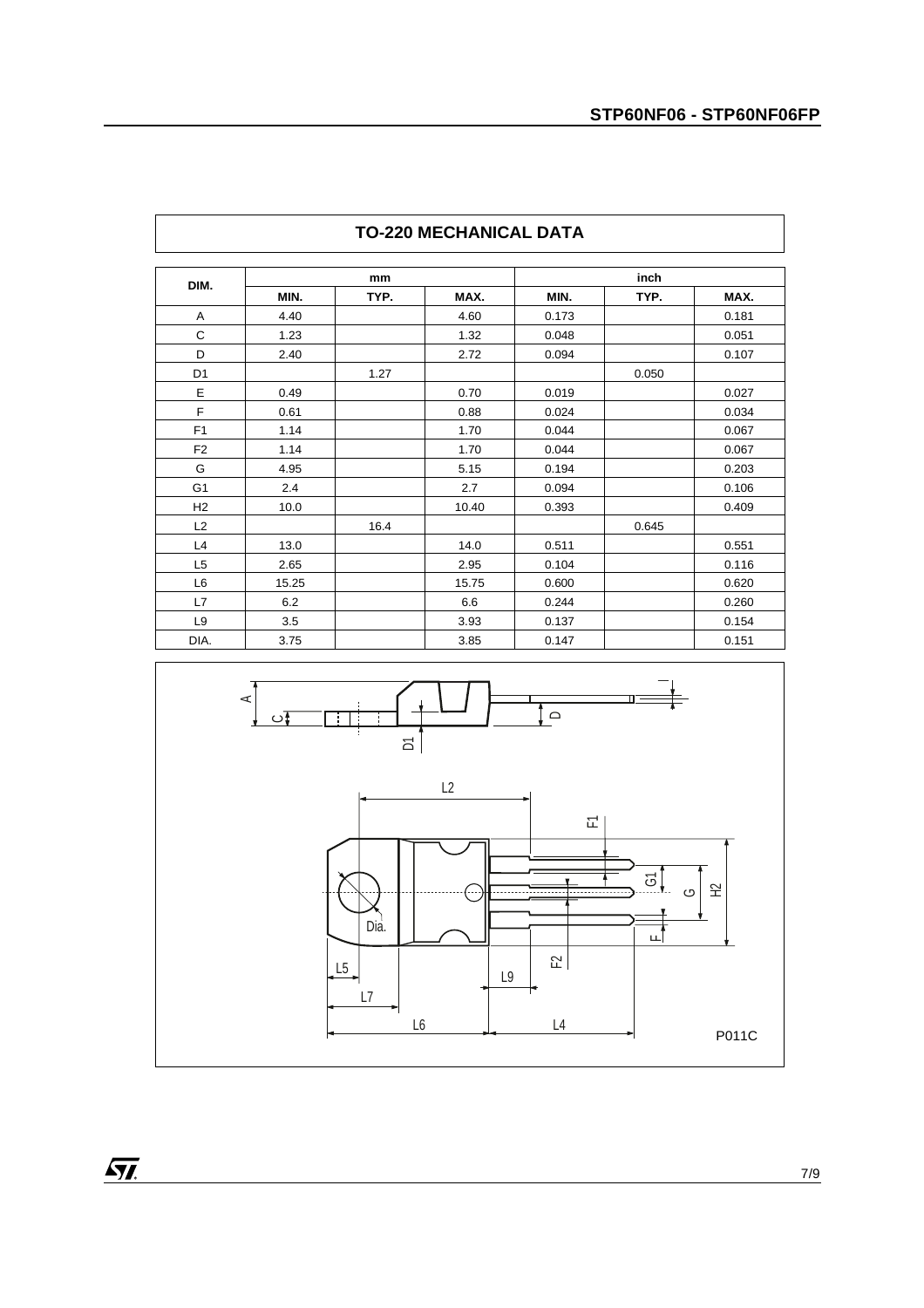|                |      | mm.        |      |       | inch  |       |
|----------------|------|------------|------|-------|-------|-------|
| DIM.           | MIN. | <b>TYP</b> | MAX. | MIN.  | TYP.  | MAX.  |
| Α              | 4.4  |            | 4.6  | 0.173 |       | 0.181 |
| B              | 2.5  |            | 2.7  | 0.098 |       | 0.106 |
| D              | 2.5  |            | 2.75 | 0.098 |       | 0.108 |
| E              | 0.45 |            | 0.7  | 0.017 |       | 0.027 |
| F              | 0.75 |            | 1    | 0.030 |       | 0.039 |
| F <sub>1</sub> | 1.15 |            | 1.7  | 0.045 |       | 0.067 |
| F <sub>2</sub> | 1.15 |            | 1.7  | 0.045 |       | 0.067 |
| G              | 4.95 |            | 5.2  | 0.195 |       | 0.204 |
| G <sub>1</sub> | 2.4  |            | 2.7  | 0.094 |       | 0.106 |
| Н              | 10   |            | 10.4 | 0.393 |       | 0.409 |
| L2             |      | 16         |      |       | 0.630 |       |
| L <sub>3</sub> | 28.6 |            | 30.6 | 1.126 |       | 1.204 |
| L4             | 9.8  |            | 10.6 | .0385 |       | 0.417 |
| L <sub>5</sub> | 2.9  |            | 3.6  | 0.114 |       | 0.141 |
| L <sub>6</sub> | 15.9 |            | 16.4 | 0.626 |       | 0.645 |
| L7             | 9    |            | 9.3  | 0.354 |       | 0.366 |
| Ø              | 3    |            | 3.2  | 0.118 |       | 0.126 |

### **TO-220FP MECHANICAL DATA**